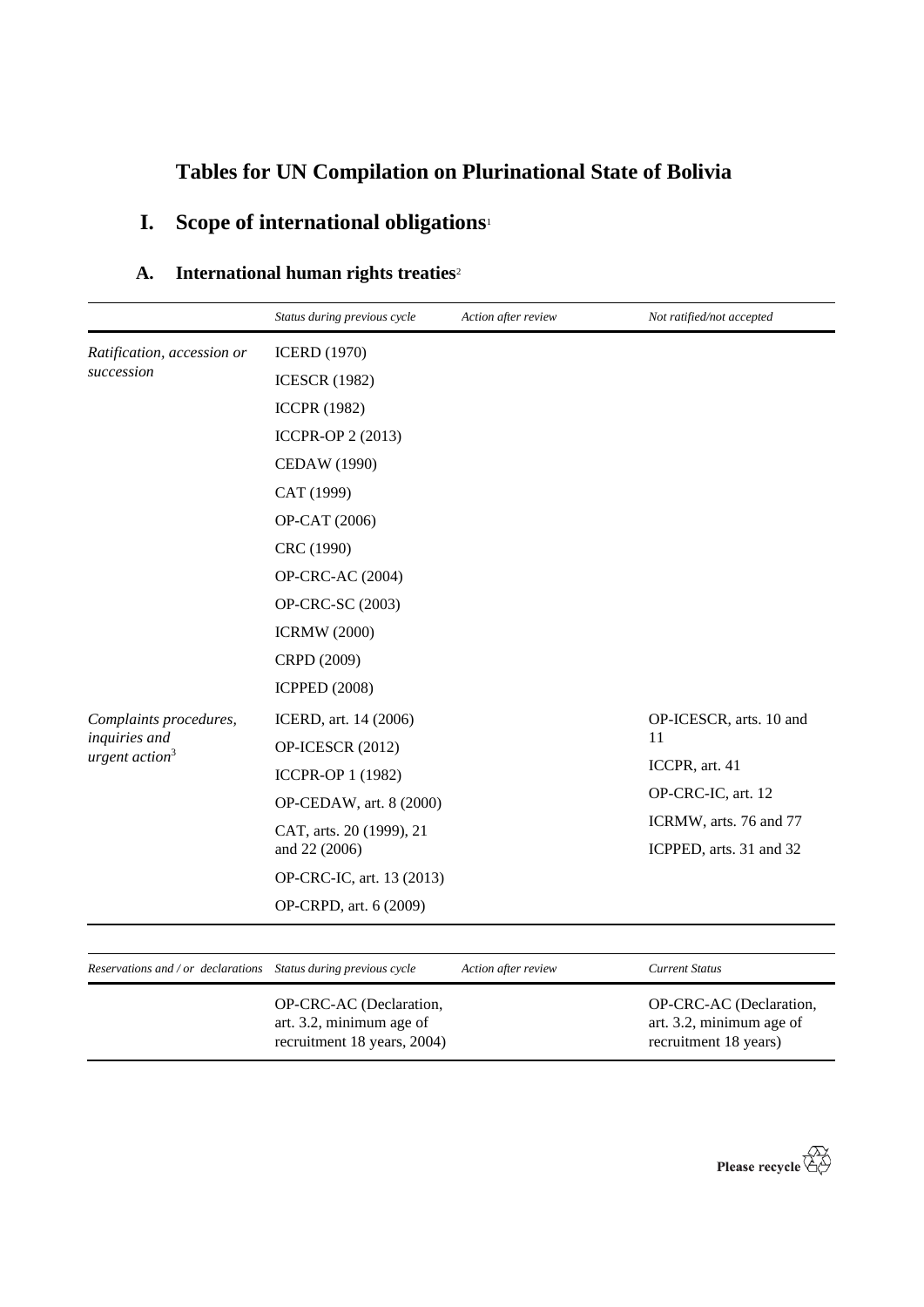|                                          | Status during previous cycle                                                              | Action after review                                  | Not ratified                                                              |
|------------------------------------------|-------------------------------------------------------------------------------------------|------------------------------------------------------|---------------------------------------------------------------------------|
| Ratification, accession or<br>succession | Convention on the<br>Prevention and Punishment<br>of the Crime of Genocide                | Convention against<br>Discrimination in<br>Education | Additional Protocol III to<br>the 1949 Geneva<br>Conventions <sup>4</sup> |
|                                          | Geneva Conventions of 12<br>August 1949 and Additional<br>Protocols I and II <sup>5</sup> |                                                      |                                                                           |
|                                          | Rome Statute of the<br><b>International Criminal Court</b>                                |                                                      |                                                                           |
|                                          | Conventions on refugees<br>and stateless persons <sup>6</sup>                             |                                                      |                                                                           |
|                                          | Palermo Protocol <sup>7</sup>                                                             |                                                      |                                                                           |
|                                          | <b>ILO</b> fundamental<br>Conventions <sup>8</sup>                                        |                                                      |                                                                           |
|                                          | <b>ILO Conventions Nos. 169</b><br>and $189^9$                                            |                                                      |                                                                           |

#### **B. Other main relevant international instruments**

# **II. Cooperation with human rights mechanisms and bodies**

|                     | <b>Reporting status</b>                                |                                                  |                                   |                                                                                    |
|---------------------|--------------------------------------------------------|--------------------------------------------------|-----------------------------------|------------------------------------------------------------------------------------|
| Treaty body         | Concluding observations<br>included in previous review | Latest report submitted<br>since previous review | Latest concluding<br>observations | Reporting status                                                                   |
| <b>CERD</b>         | March 2011                                             | 2019                                             |                                   | Twenty-first to<br>twenty-sixth reports<br>pending consideration                   |
| <b>CESCR</b>        |                                                        | 2019                                             |                                   | Third report pending<br>consideration in 2020                                      |
| <b>HR</b> Committee | October 2013                                           | 2018                                             |                                   | Fourth report pending<br>consideration                                             |
| <b>CEDAW</b>        |                                                        | 2013                                             | <b>July 2015</b>                  | Seventh report<br>overdue since July<br>2019                                       |
| <b>CAT</b>          | May 2013                                               | 2019                                             |                                   | Third report pending<br>consideration                                              |
| <b>CRC</b>          |                                                        | 2019 (on CRC)                                    | --                                | Fifth to sixth reports<br>pending<br>consideration. Initial<br>reports to OP- CRC- |

### **A. Cooperation with treaty bodies<sup>10</sup>**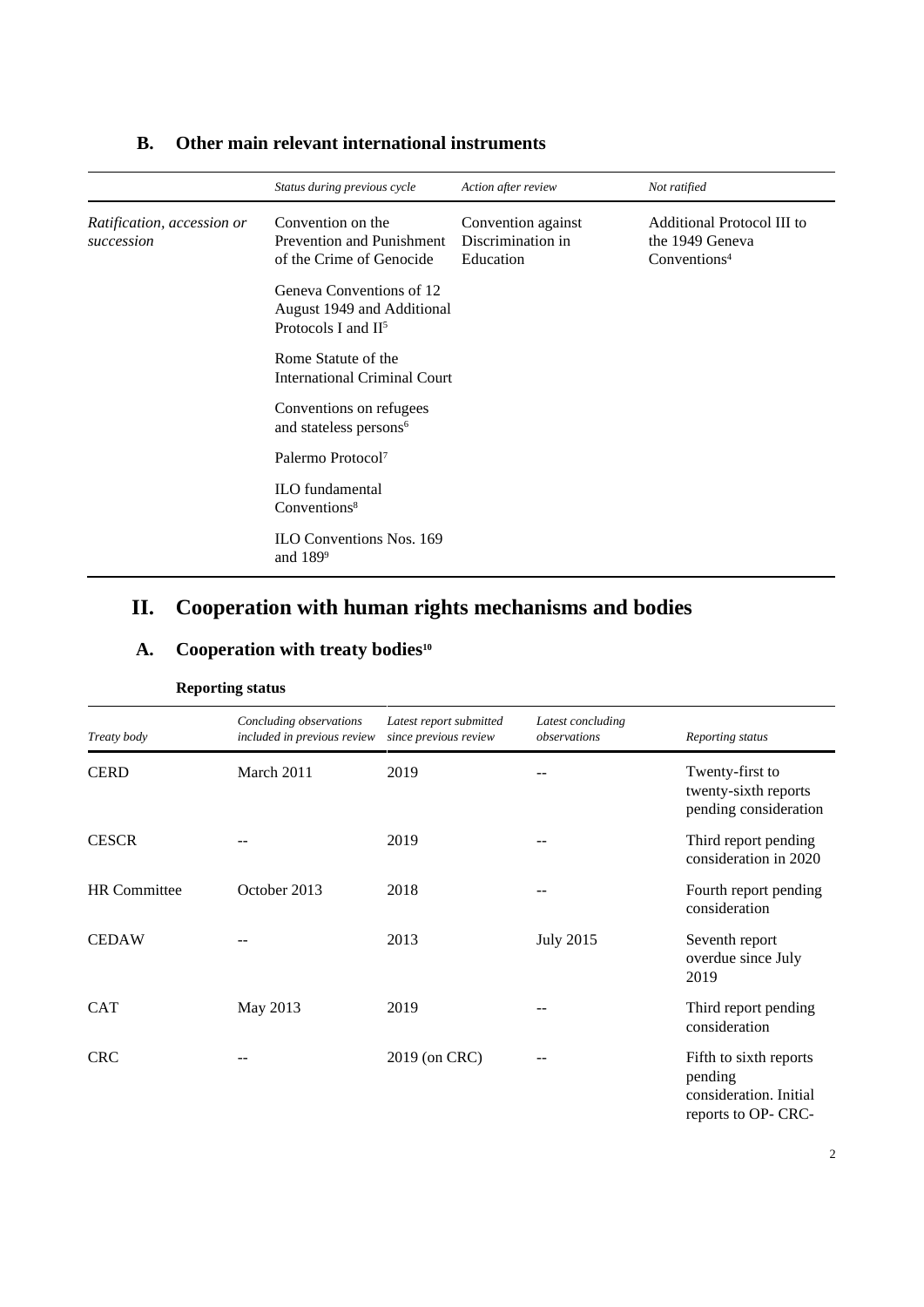|             |            |      |             | AC and OP-CRC-SC<br>overdue since 2007<br>and 2005, respectively |
|-------------|------------|------|-------------|------------------------------------------------------------------|
| <b>CMW</b>  | April 2013 | 2018 |             | Third report pending<br>consideration                            |
| <b>CRPD</b> |            | 2013 | August 2016 | Second to fourth<br>reports due in 2023                          |
| <b>CED</b>  | --         | 2018 | --          | Initial report pending<br>consideration in<br>October 2019       |

### **Responses to specific follow-up requests from concluding observations**

| Treaty body         | Due in | Subject matter                                                                                                                                                                                                                                                                                                                                                                         | Submitted                                                           |
|---------------------|--------|----------------------------------------------------------------------------------------------------------------------------------------------------------------------------------------------------------------------------------------------------------------------------------------------------------------------------------------------------------------------------------------|---------------------------------------------------------------------|
| <b>HR</b> Committee | 2014   | Investigation of human<br>rights violations; military<br>justice and human rights<br>violations, particularly<br>torture; and investigation of<br>racial violence in 2008. <sup>11</sup>                                                                                                                                                                                               | 2015 <sup>12</sup> and 2018 <sup>13</sup>                           |
| <b>CEDAW</b>        | 2017   | Develop a strategy on<br>violence against women;<br>strengthen the "Genoveva<br>Ríos" special police force<br>against violence; introduce<br>age-appropriate school<br>education on sexual and<br>reproductive health and<br>rights, and ensure affordable<br>access to services and<br>information on sexual and<br>reproductive rights; and<br>decriminalize abortion. <sup>14</sup> | 2017. <sup>15</sup> Further information<br>requested. <sup>16</sup> |
| <b>CAT</b>          | 2014   | Fundamental legal<br>safeguards for persons in<br>custody; impartial<br>investigations and<br>prosecution of torture; and<br>sexual abuse of children in<br>educational institutions. <sup>17</sup>                                                                                                                                                                                    | Reminder sent. <sup>18</sup>                                        |
| <b>CRPD</b>         | 2017   | Deinstitutionalization of<br>children with disabilities,<br>and the right of all persons<br>with disabilities to be<br>registered. <sup>19</sup>                                                                                                                                                                                                                                       |                                                                     |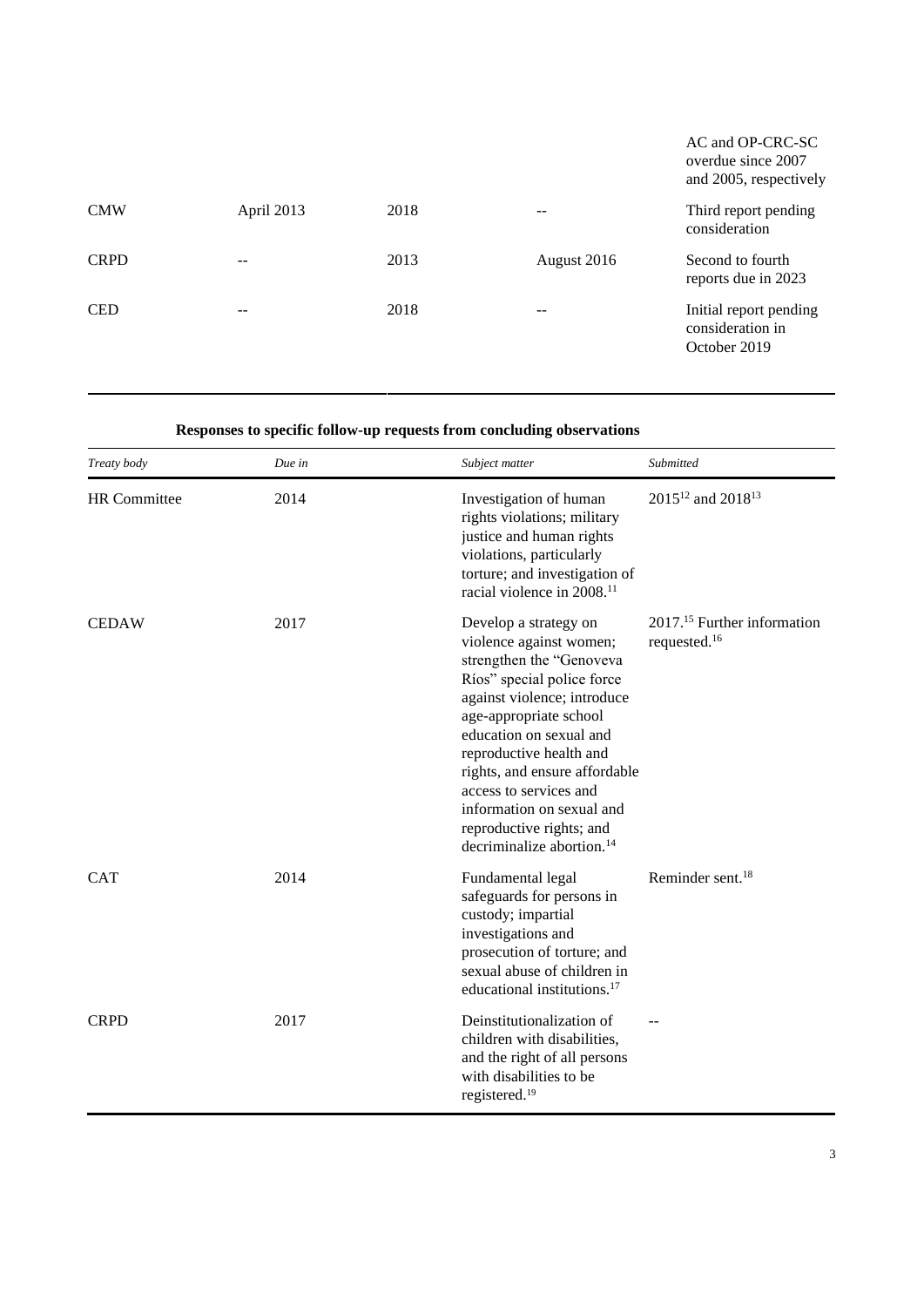| Views               |                                                  |                            |
|---------------------|--------------------------------------------------|----------------------------|
| Treaty body         | Number of views                                  | <b>Status</b>              |
| <b>HR</b> Committee | $2^{20}$                                         | Information requested $21$ |
|                     | Country visits and/or inquiries by Treaty bodies |                            |

| Treaty body | Date               | Subject matter                                                                                                                  |
|-------------|--------------------|---------------------------------------------------------------------------------------------------------------------------------|
| <b>SPT</b>  | 2017 <sup>22</sup> | Recommendations concerning the prevention<br>of torture and ill-treatment of persons<br>deprived of their liberty <sup>23</sup> |

### **B. Cooperation with special procedures**<sup>24</sup>

|                                                         | Status during previous cycle                                                                                   | Current status                                                                                            |
|---------------------------------------------------------|----------------------------------------------------------------------------------------------------------------|-----------------------------------------------------------------------------------------------------------|
| Standing invitations                                    | Yes                                                                                                            | Yes                                                                                                       |
| Visits undertaken                                       | Racism                                                                                                         | Foreign debt                                                                                              |
| Visits agreed to in principle                           | Torture                                                                                                        |                                                                                                           |
| <i>Visits requested</i>                                 | Mercenaries<br>Foreign debt<br>Violence against women<br>Business and human rights                             | Business and human rights<br>Indigenous peoples<br>Water and sanitation<br>Slavery<br>Freedom of Assembly |
| Responses to letters of<br>allegation and urgent appeal | During the period under review 5<br>communications were sent. The<br>Government replied to 3<br>communications |                                                                                                           |
| Follow-up reports and missions                          | Summary executions                                                                                             |                                                                                                           |

### **C. Status of national human rights institutions**<sup>25</sup>

| National human rights institution | Status during previous cycle | Status during present cycle <sup>26</sup> |
|-----------------------------------|------------------------------|-------------------------------------------|
|                                   |                              |                                           |

*Notes*

<sup>1</sup> Unless indicated otherwise, the status of ratification of instruments listed in the table may be found on the official website of the United Nations Treaty Collection database, Office of Legal Affairs of the United Nations Secretariat, http://treaties.un.org/. Please also refer to the United Nations compilation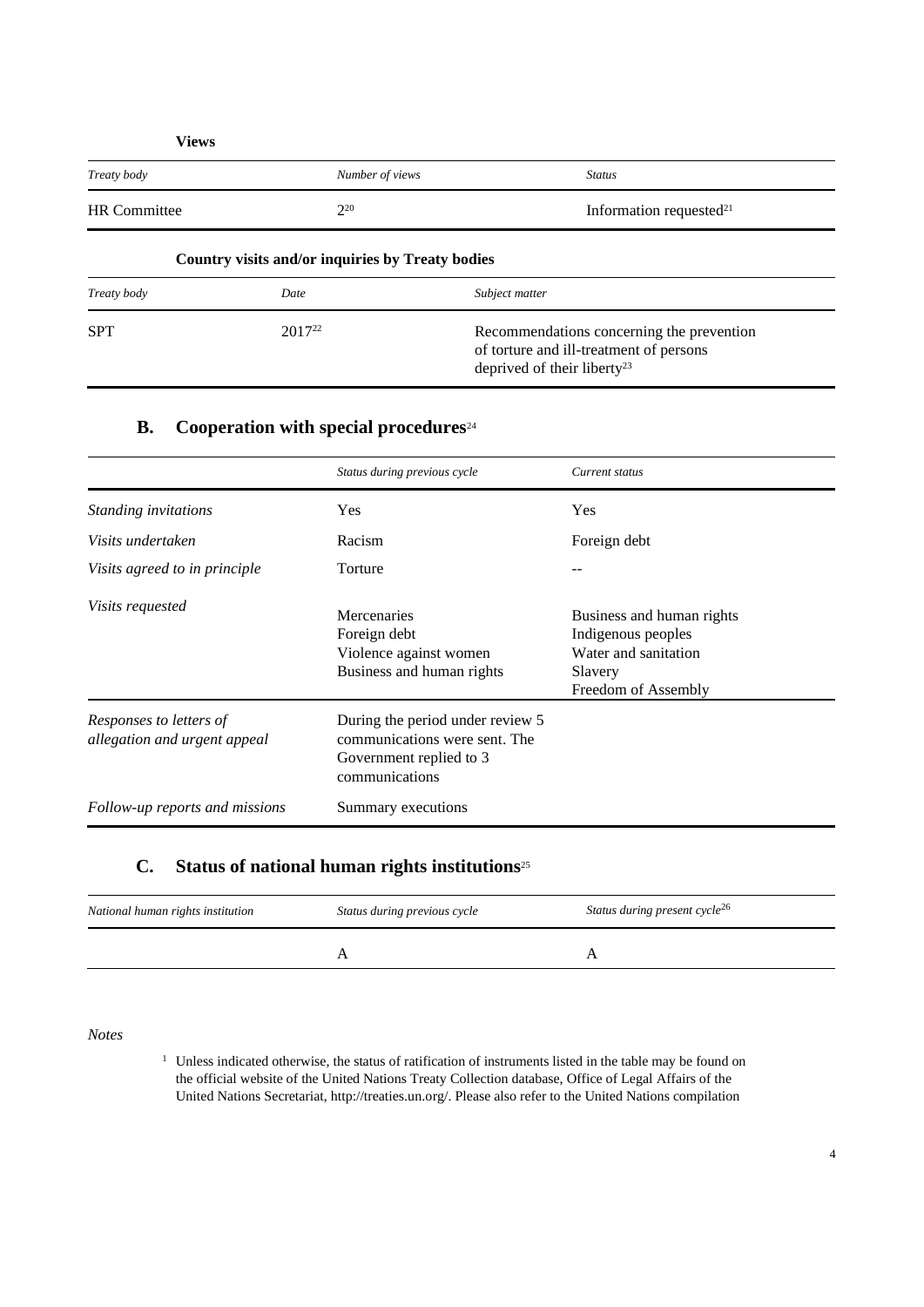on Plurinational State of Bolivia from the previous cycle (A/HRC/WG.6/20/BOL/2).<br><sup>2</sup> The following abbreviations have been used in the universal periodic review document

|                   | The following abbreviations have been used in the universal periodic review document: |
|-------------------|---------------------------------------------------------------------------------------|
| <b>ICERD</b>      | International Convention on the Elimination of All Forms of                           |
|                   | Racial Discrimination;                                                                |
| <b>ICESCR</b>     | International Covenant on Economic, Social and Cultural                               |
|                   | Rights;                                                                               |
| <b>OP-ICESCR</b>  | Optional Protocol to ICESCR;                                                          |
| <b>ICCPR</b>      | International Covenant on Civil and Political Rights;                                 |
| <b>ICCPR-OP 1</b> | Optional Protocol to ICCPR;                                                           |
| <b>ICCPR-OP 2</b> | Second Optional Protocol to ICCPR, aiming at the abolition of                         |
|                   | the death penalty;                                                                    |
| <b>CEDAW</b>      | Convention on the Elimination of All Forms of Discrimination                          |
|                   | against Women;                                                                        |
| <b>OP-CEDAW</b>   | Optional Protocol to CEDAW;                                                           |
| <b>CAT</b>        | Convention against Torture and Other Cruel, Inhuman or                                |
|                   | Degrading Treatment or Punishment;                                                    |
| OP-CAT            | Optional Protocol to CAT;                                                             |
| <b>CRC</b>        | Convention on the Rights of the Child;                                                |
| OP-CRC-AC         | Optional Protocol to CRC on the involvement of children in                            |
|                   | armed conflict:                                                                       |
| OP-CRC-SC         | Optional Protocol to CRC on the sale of children, child                               |
|                   | prostitution and child pornography;                                                   |
| OP-CRC-IC         | Optional Protocol to CRC on a communications procedure;                               |
| <b>ICRMW</b>      | International Convention on the Protection of the Rights of All                       |
|                   | Migrant Workers and Members of Their Families;                                        |
| <b>CRPD</b>       | Convention on the Rights of Persons with Disabilities;                                |
| <b>OP-CRPD</b>    | Optional Protocol to CRPD;                                                            |
| <b>ICPPED</b>     | International Convention for the Protection of All Persons                            |
|                   | from Enforced Disappearance.                                                          |

- <sup>3</sup> Individual complaints: ICCPR-OP 1, art. 1; OP-CEDAW, art. 1; OP-CRPD, art. 1; OP-ICESCR, art. 1; OP-CRC-IC, art. 5; ICERD, art. 14; CAT, art. 22; ICRMW, art. 77; and ICPPED, art. 31. Inquiry procedure: OP-CEDAW, art. 8; CAT, art. 20; ICPPED, art. 33; OP-CRPD, art. 6; OP-ICESCR, art. 11; and OP-CRC-IC, art. 13. Inter-State complaints: ICCPR, art. 41; ICERD, art. 11; ICRMW, art. 76; ICPPED, art. 32; CAT, art. 21; OP-ICESCR, art. 10; and OP-CRC-IC, art. 12. Urgent action: ICPPED, art. 30.
- <sup>4</sup> Protocol Additional to the Geneva Conventions of 12 August 1949, and relating to the Adoption of an Additional Distinctive Emblem (Protocol III).
- <sup>5</sup> Geneva Convention for the Amelioration of the Condition of the Wounded and Sick in Armed Forces in the Field (First Convention); Geneva Convention for the Amelioration of the Condition of Wounded, Sick and Shipwrecked Members of Armed Forces at Sea (Second Convention); Geneva Convention relative to the Treatment of Prisoners of War (Third Convention); Geneva Convention relative to the Protection of Civilian Persons in Time of War (Fourth Convention); Protocol Additional to the Geneva Conventions of 12 August 1949, and relating to the Protection of Victims of International Armed Conflicts (Protocol I); Protocol Additional to the Geneva Conventions of 12 August 1949, and relating to the Protection of Victims of Non-International Armed Conflicts (Protocol II). For the official status of ratifications, see Federal Department of Foreign Affairs of Switzerland, a[t https://www.eda.admin.ch/eda/fr/dfae/politique-exterieure/droit-international](https://www.eda.admin.ch/eda/fr/dfae/politique-exterieure/droit-international-public/traites-internationaux/depositaire/protection-des-victimes-de-la-guerre.html)[public/traites-internationaux/depositaire/protection-des-victimes-de-la-guerre.html.](https://www.eda.admin.ch/eda/fr/dfae/politique-exterieure/droit-international-public/traites-internationaux/depositaire/protection-des-victimes-de-la-guerre.html)
- <sup>6</sup> 1951 Convention relating to the Status of Refugees and its 1967 Protocol, 1954 Convention relating to the Status of Stateless Persons, and 1961 Convention on the Reduction of Statelessness.
- <sup>7</sup> Protocol to Prevent, Suppress and Punish Trafficking in Persons, Especially Women and Children, supplementing the United Nations Convention against Transnational Organized Crime.
- 8 International Labour Organization Convention No. 29 concerning Forced or Compulsory Labour; Convention No. 105 concerning the Abolition of Forced Labour; Convention No. 87 concerning Freedom of Association and Protection of the Right to Organise; Convention No. 98 concerning the Application of the Principles of the Right to Organise and to Bargain Collectively; Convention No.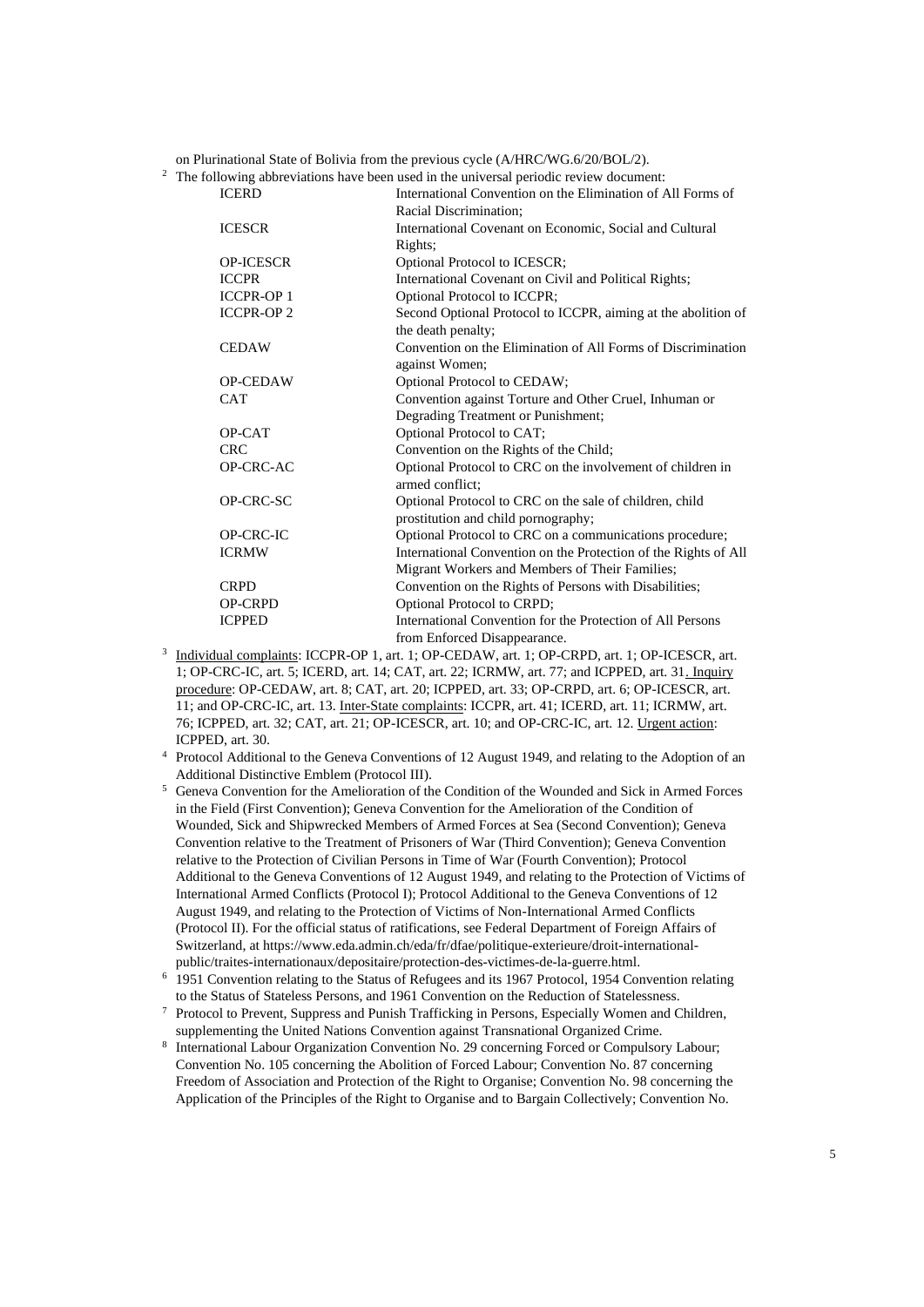100 concerning Equal Remuneration for Men and Women Workers for Work of Equal Value; Convention No. 111 concerning Discrimination in Respect of Employment and Occupation; Convention No. 138 concerning Minimum Age for Admission to Employment; Convention No. 182 concerning the Prohibition and Immediate Action for the Elimination of the Worst Forms of Child Labour.

- 9 ILO Indigenous and Tribal Peoples Convention, 1989 (No. 169) and Domestic Workers Convention, 2011 (No. 189).
- <sup>10</sup> The following abbreviations have been used in the present document:

| <b>CERD</b>         | Committee on the Elimination of Racial Discrimination;   |
|---------------------|----------------------------------------------------------|
| <b>CESCR</b>        | Committee on Economic, Social and Cultural Rights;       |
| <b>HR</b> Committee | Human Rights Committee;                                  |
| <b>CEDAW</b>        | Committee on the Elimination of Discrimination against   |
|                     | Women:                                                   |
| <b>CAT</b>          | Committee against Torture;                               |
| <b>CRC</b>          | Committee on the Rights of the Child;                    |
| <b>CMW</b>          | Committee on the Protection of the Rights of All Migrant |
|                     | Workers and Members of Their Families:                   |
| <b>CRPD</b>         | Committee on the Rights of Persons with Disabilities;    |
| <b>CED</b>          | Committee on Enforced Disappearances;                    |
| <b>SPT</b>          | Subcommittee on Prevention of Torture.                   |

- <sup>11</sup> CCPR/C/BOL/CO/3, para. 27.
- <sup>12</sup> CCPR/C/BOL/CO/3/Add.1. See also reply available from [https://tbinternet.ohchr.org/Treaties/CCPR/Shared%20Documents/BOL/INT\\_CCPR\\_FCO\\_BOL\\_223](https://tbinternet.ohchr.org/Treaties/CCPR/Shared%20Documents/BOL/INT_CCPR_FCO_BOL_22345_S.pdf)
	- [45\\_S.pdf](https://tbinternet.ohchr.org/Treaties/CCPR/Shared%20Documents/BOL/INT_CCPR_FCO_BOL_22345_S.pdf) (accessed on 25 June 2019).

<sup>13</sup> CCPR/C/BOL/CO/3/Add.2. See also letters from HR Committee to the Permanent Mission of the Plurinational State of Bolivia to the United Nations Office and other international organizations in Geneva, dated 6 August 2015, 16 August 2016 and 18 April 2017, available from [https://tbinternet.ohchr.org/Treaties/CCPR/Shared%20Documents/BOL/INT\\_CCPR\\_FUL\\_BOL\\_212](https://tbinternet.ohchr.org/Treaties/CCPR/Shared%20Documents/BOL/INT_CCPR_FUL_BOL_21297_S.pdf)

[97\\_S.pdf;](https://tbinternet.ohchr.org/Treaties/CCPR/Shared%20Documents/BOL/INT_CCPR_FUL_BOL_21297_S.pdf)

[https://tbinternet.ohchr.org/Treaties/CCPR/Shared%20Documents/BOL/INT\\_CCPR\\_FUL\\_BOL\\_249](https://tbinternet.ohchr.org/Treaties/CCPR/Shared%20Documents/BOL/INT_CCPR_FUL_BOL_24976_S.pdf) [76\\_S.pdf;](https://tbinternet.ohchr.org/Treaties/CCPR/Shared%20Documents/BOL/INT_CCPR_FUL_BOL_24976_S.pdf) and

https://tbinternet.ohchr.org/Treaties/CCPR/Shared%20Documents/BOL/INT\_CCPR\_FUL\_BOL\_272 07\_S.pdf (accessed on 26 June 2019).

<sup>14</sup> CEDAW/C/BOL/CO/5-6, para. 45.

- <sup>15</sup> CEDAW/C/BOL/CO/5-6/Add.1.
- <sup>16</sup> Letter from CEDAW to the Permanent Mission of the Plurinational State of Bolivia to the United Nations Office and other international organizations in Geneva, dated 13 April 2018, available from https://tbinternet.ohchr.org/Treaties/CEDAW/Shared%20Documents/BOL/INT\_CEDAW\_FUL\_BOL \_30896\_E.pdf (accessed on 26 June 2019).
- <sup>17</sup> CAT/C/BOL/CO/2, para. 27.
- <sup>18</sup> Letter from CAT to the Permanent Mission of the Plurinational State of Bolivia to the United Nations Office and other international organizations in Geneva, dated 7 July 2014, available from https://tbinternet.ohchr.org/Treaties/CAT/Shared%20Documents/BOL/INT\_CAT\_FUL\_BOL\_17606 \_E.pdf (accessed on 26 June 2019).
- <sup>19</sup> CRPD/C/BOL/CO/1, para. 78.
- <sup>20</sup> CCPR/C/122/D/2629/2015 and CCPR/C/122/D/2628/2015.
- <sup>21</sup> CCPR/C/122/D/2629/2015, para. 14 and CCPR/C/122/D/2628/2015, para. 14.
- <sup>22</sup> CAT/OP/BOL/3. See als[o CAT/OP/BOL/3/Add.1.](https://tbinternet.ohchr.org/_layouts/treatybodyexternal/Download.aspx?symbolno=CAT%2fOP%2fBOL%2f3%2fAdd.1&Lang=en)
- <sup>23</sup> CAT/OP/BOL/3, para. 4.
- <sup>24</sup> For the titles of special procedure mandate holders see: https://spcommreports.ohchr.org/about/abbreviations
- <sup>25</sup> According to article 5 of the rules of procedure of the Global Alliance of National Human Rights Institutions (GANHRI), the classifications for accreditation used by the Sub-Committee are: A: voting member (fully in compliance with each of the Paris Principles); B: non-voting member (not fully in compliance with each of the Paris Principles or insufficient information provided to make a determination); and C: no status (not in compliance with the Paris Principles).